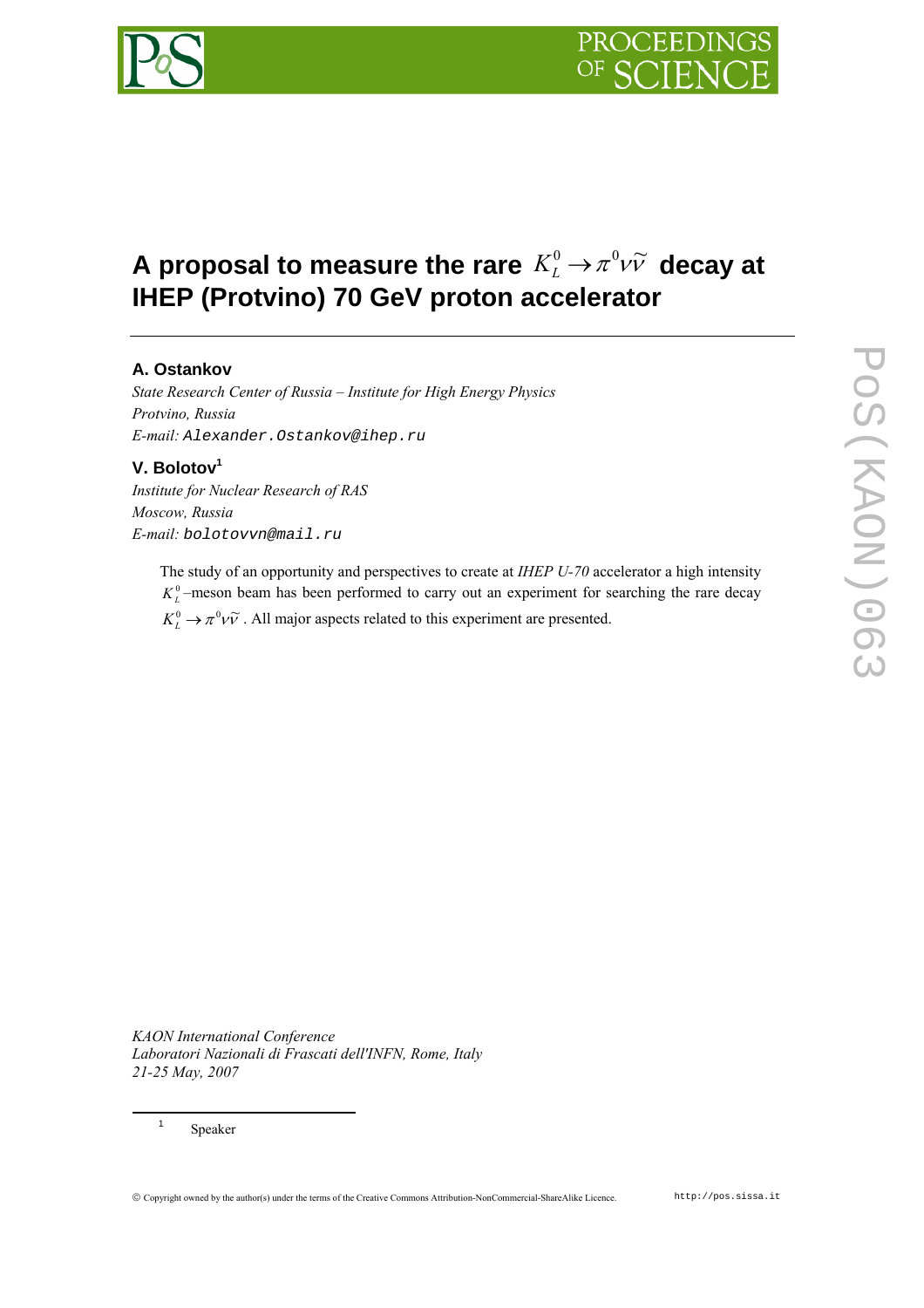### **1. Introduction**

The decays  $K^0_L \to \pi^0 \nu \tilde{\nu}$  and  $K^+ \to \pi^+ \nu \tilde{\nu}$  being the rare *FCNC* processes can be evaluated in framework of Standard Model (*SM*) with very high precision and experimentally measured branching ratios will give valuable information on *CKM* matrix parameters. Furthermore the decay  $K^0_L \rightarrow \pi^0 \nu \tilde{\nu}$  is a purely *CP*-violating process [1] and practically free from virtual *c*-quark contribution so its branching ratio can be calculated with unprecedented accuracy,  $\sim (1\div 2)\%$ . Using presently adopted values of *CKM* parameters, the branching ratio is equal to be  $(2.8\pm0.4)\times10^{-11}$  [2] and even small deviation of measured value from theoretically predicted one will give a direct indication the existence of "new physics".

Recently a working groups from three scientific centers of Russian Federation – *IHEP* (Protvino), *JINR* (Dubna) and *INR* (Moscow) – established a collaboration, *KLOD*, with the aim to carry out an experiment for searching the decay  $K_L^0 \rightarrow \pi^0 \nu \tilde{\nu}$  at *IHEP U-70* proton accelerator. The talk given at the *KAON-07* Conference is based on the published Proposal of the experiment [3] where all major related aspects are presented, here just a summary of our studies are reported<sup>1</sup>.

### **2. Experimental methods**

 $\overline{a}$ 

Search of  $K^0_L \to \pi^0 \nu \tilde{\nu}$  signal is planned by signature of  $\pi^0(\pi^0 \to \gamma \gamma)$  + "nothing", thus the basic condition for search is the requirement of presence only  $2 \gamma$  and absence of any other registered particles. Except  $K_L^0 \to \gamma \gamma$  all  $K_L^0$  decays have at least 2 charge particles or 4  $\gamma$  in the final states. So because of background decays contain at least 2 additional particles the inefficiency of the veto-system should be not worse than square root of desirable level of background suppression. The most danger backgrounds are  $K<sub>L</sub><sup>0</sup>$  decays to  $2\pi<sup>0</sup>$ ,  $3\pi<sup>0</sup>$  and  $2\gamma$ . Other serious background sources are the interactions of halo and core beam particles with material of setup. As a result either single  $\pi^0$  or  $\Lambda$  hyperon with subsequent decay  $\Lambda \rightarrow \pi^0 n$  can be produced.

So the main *Fiducial Decay Volume* of proposed setup must be inside high vacuum and be surrounded by high efficient *Main Veto* (Fig. 1). The distant wall is represented by forward electromagnetic calorimeter (*ECal*) for  $\gamma$ 's from  $K_L^0 \rightarrow \pi^0 \nu \tilde{\nu}$  registration with a *Veto Hodoscope* in front of it for charged  $K<sub>L</sub><sup>0</sup>$  decay modes suppression. Overall vacuum volume contains also *Forward Veto Section* (a "double decay chamber" concept) what is necessary for effective suppression of backgrounds from  $K<sub>L</sub><sup>0</sup>$  (*A*) decays on a way from the target to the entrance of setup. To suppress background from interaction of beam and halo particles with residual gas inside the setup we consider a double vacuum system. Internal vacuum zone separated by thin membrane (red contour in Fig. 1) may be pumped out up to a level of  $\sim 10^{-7}$ torr. Non-decayed  $K<sub>L</sub><sup>0</sup>$  leaves decay region through beam hole at *ECal*. At the end the special

<sup>1</sup> More detail drawings, figures, discussions etc. can be found at the Conference report slides (http://www.lnf.infn.it/conference/kaon07/) and at the reference [3].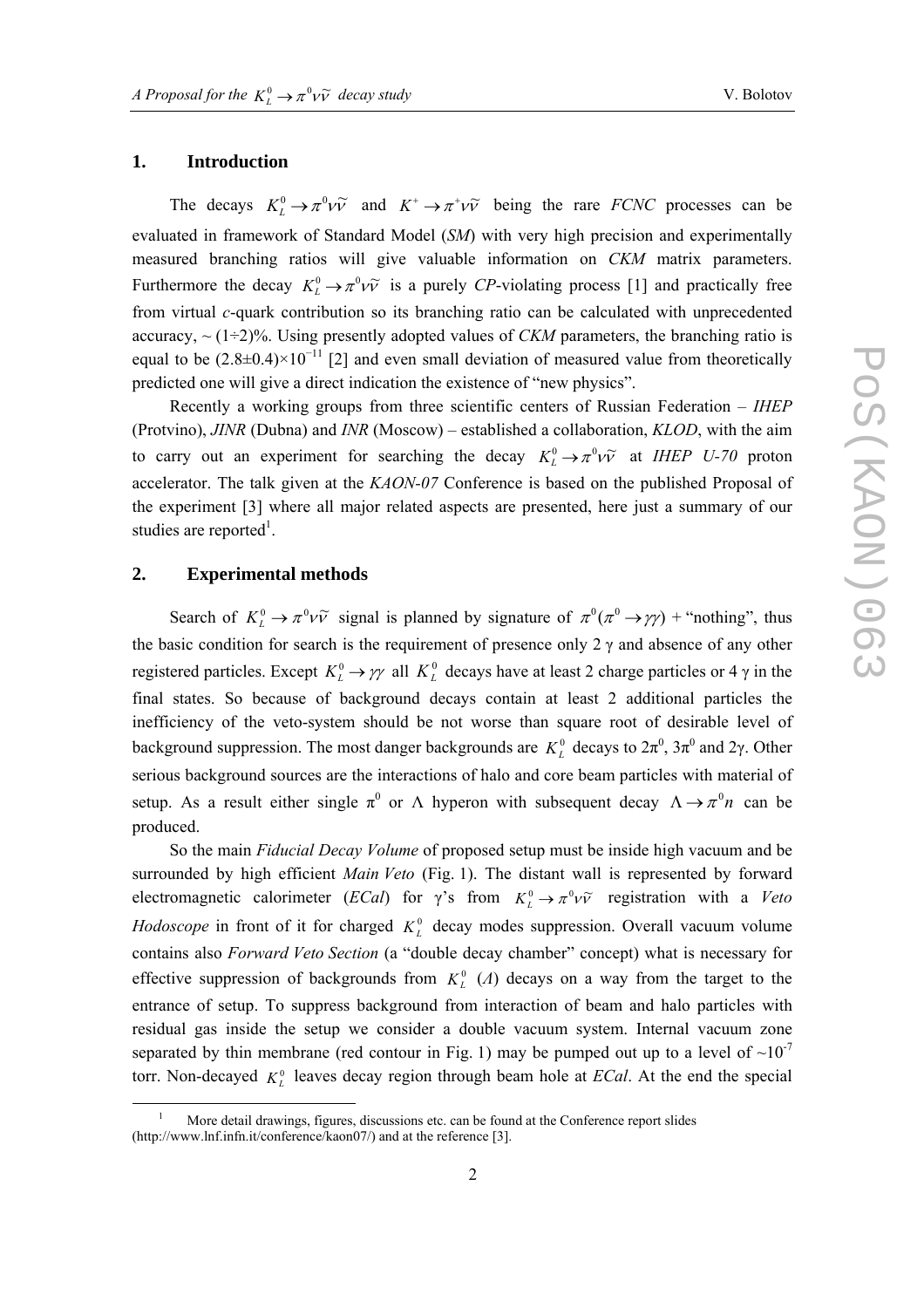*In Beam Veto* detector with ability of efficient registration of γ's from background decays at presence of high flux of beam core particles is installed. Fig. 1 also shows some basic geometrical dimensions, the presented scale of distances has the origin at the target position.



*Fig. 1. Schematic layout of the setup.*

Strategy of measurements is to the registration of events with 2 neutral clusters in calorimeter without signal from veto system. The reconstruction of two clusters into  $\pi^0$  mass with assumption of infinite narrowness of the beam allows one to calculate decay vertex along the beam axis and  $P_T$  of  $\pi^0$ . In contrary to another multi-body  $K_L^0$  decays  $\pi^0$   $P_T$  spectrum of  $K_L^0 \to \pi^0 \nu \tilde{\nu}$  is more hard due to *V-A* interaction. So the cutting on  $P_T$  is the strongest factor in background suppression.

#### **2.1 Neutral beam**

The neutral beam requirements coming from proposed strategy of measurements are:

- a narrow beam  $(R < 5cm$  at least) and well collimated;
- well  $P_T$  balanced;
- intensity of ~10<sup>8</sup>  $K_L^0$ /cycle at mean energy of ~10 GeV;
- small contamination of other undesired neutral particles (especially neutrons/ $K^0_L$  ratio < 10).

In the Proposal the possibility of construction of neutral beam at *IHEP* with requirement parameters on the base of available for use magnets and its placing taking into account existed beam channel system is shown. The corresponding beam channel scheme is designed and an evaluation of main beam parameters is performed. Outline design of beam channel zone is completed and corresponding engineering specifications on carrying out of installation work in the experimental hall are prepared. The detail calculations of beam channel optimization are published elsewhere [4].

The values presented in Table 1 have been obtained with an assumption to have  $10^{13}$ 60 GeV protons on target (*pot*). Recently developed at *U-70* stochastic regime of slow beam extraction [5] provides  $2 \times 10^{13}$  *pot* during 3 s spill (flat top) at 8.5 s full cycle. Further intensity increasing is considered with the aim to reach of  $\sim 5 \times 10^{13}$  *pot*. Additional bonus feature automatically realized at stochastic regime is the beam micro-bunching structure which is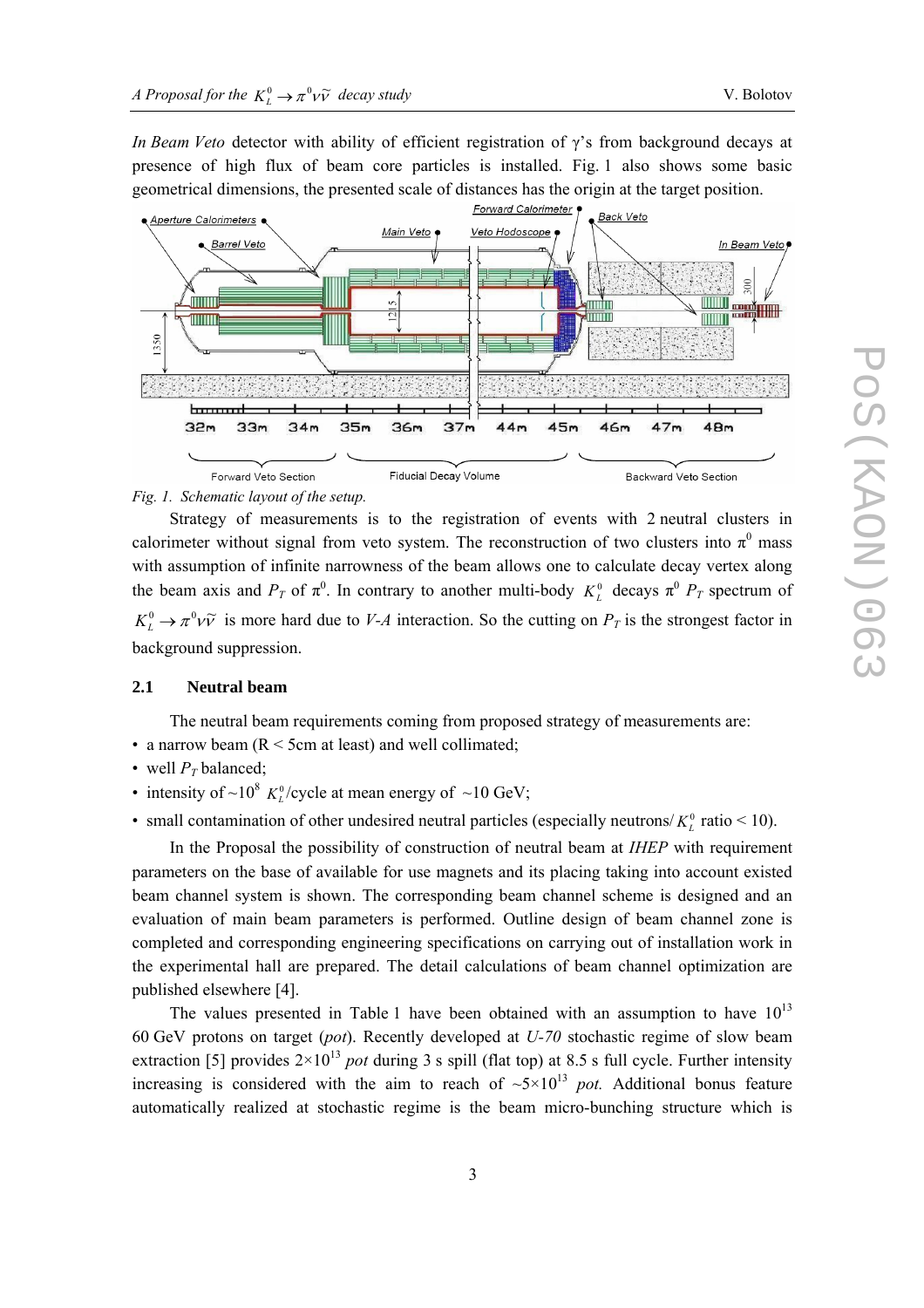| <b>Intensity</b> @ $10^{13}$ <i>pot</i> |                     |                     | Ratio   |              |            |  |
|-----------------------------------------|---------------------|---------------------|---------|--------------|------------|--|
| $\mathbf{u}_L$                          | "                   |                     | $n/K_L$ | $\gamma/K_L$ | $\gamma/n$ |  |
| $5.4\times10^{6}$                       | $5.2 \times 10^{8}$ | $7.4 \times 10^{8}$ | ΙV      |              | 1.T        |  |

200 MHz at present (with a possibility for adjustment) and bunch width of  $\sigma \approx 200$  ps. This property gives an additional tool to suppress different backgrounds.

*Table 1.* 

#### **2.2 Detectors**

In this section we present and motivate the main futures of the basic elements of the setup – *ECal*, *Main Veto* and *In Beam Veto* detectors.

For forward *ECal* we consider "spaghetti"-structure with scintillator fibers positioned across the beam and *Pb*/fibers ratio similar to the *JETSET* [6] and *KLOE* [7] electromagnetic calorimeters. Very dense structure ( $X_0 \approx 13$  mm) having small  $R_M$  allows one to have a fine granularity by grouping the fibers in 3 directions  $(X, U, W)$ . Demonstrate moderate energy resolution of  $\sim 5\%/\sqrt{E}$  is adequate to our goal since the beam itself is important source of an uncertainty. For instance the vertex reconstruction along the beam ( $\sigma$ <sub>z</sub>≈15 cm) is defined by *ECal*  $\sigma$ <sub>E</sub>, at the same time the reconstructed *P<sub>T</sub>* of  $\pi$ <sup>0</sup> ( $\sigma \approx 6$  MeV/c) completely dominated by beam angular spread. The ability of proposed *ECal* to measure the angles of γ's is an important background suppression tool. Having 3-4 times longitudinally segmented device one can achieve 20mrad/ $\sqrt{E}$  and further improvement is possible by optimizing depth of each segment and providing some reasonable gaps between them along the beam.

Being the largest device the *Main Veto* dominates in total cost estimation and the choice of a sampling structure seems to be natural. We consider widely known "shashlyk"-type module as a basic veto cell. Its design is well developed at *IHEP* workshop allowing mass scale production of the finest structure,  $(300 \mu m \, Pb + 1 \, mm \, S\text{cint.}$  plate). Such a sampling allows one to reduce detection threshold up to the smallest values giving ≈18 *ph.e<sup>−</sup>* per 1 MeV of "visible" energy (30000 photons per 1 GeV γ-shower) and ≈5.5 *ph.e<sup>−</sup>* per scintillator plate for *m.i.p.* at ordinary bi-alkaline photocathode [8].

*In Beam Veto* is small but important detector working in a very hard environment. About 18% of  $K_L^0 \to \pi^0 \pi^0$  decays in *Fiducial Volume* have at least 1  $\gamma$  passing through the hole at *ECal*. Even in case of *In Beam Veto* positioning in 3 m downstairs from *ECal* still ≈2% of these decays will give 2  $\gamma$ 's (from one  $\pi^0$ ) hitting this device. Such topology should be suppressed by factor 10<sup>6</sup> (inefficiency of ~10<sup>-3</sup> for single γ). Fortunately in this case γ-spectrum is rather hard. From other side huge neutron flux ( $\sim$ 300 MHz) reduces  $\gamma$ -detection efficiency causing also "over-veto" effect. We intend to use "spaghetti"-like structure equipped both scintillator and pure acryl fibers ("dual"-readout calorimeter). Clear fibers are only sensitive to electromagnetic shower component giving  $e/h$  ration for hadron showers of  $\sim$  5 [9]. Because of that the ration of chernkov light to scintillator one and its behavior in longitudinal and transverse directions are very different for γ's and hadrons induced showers. This feature which has been demonstrated by beam test studies [10] allows one to identify  $\gamma$ 's in presence of superimposed neutron showers. It's needless to say that this devise should not be used in any trigger chain and caused by its huge counting rate losses have to be eliminated at the off-line level.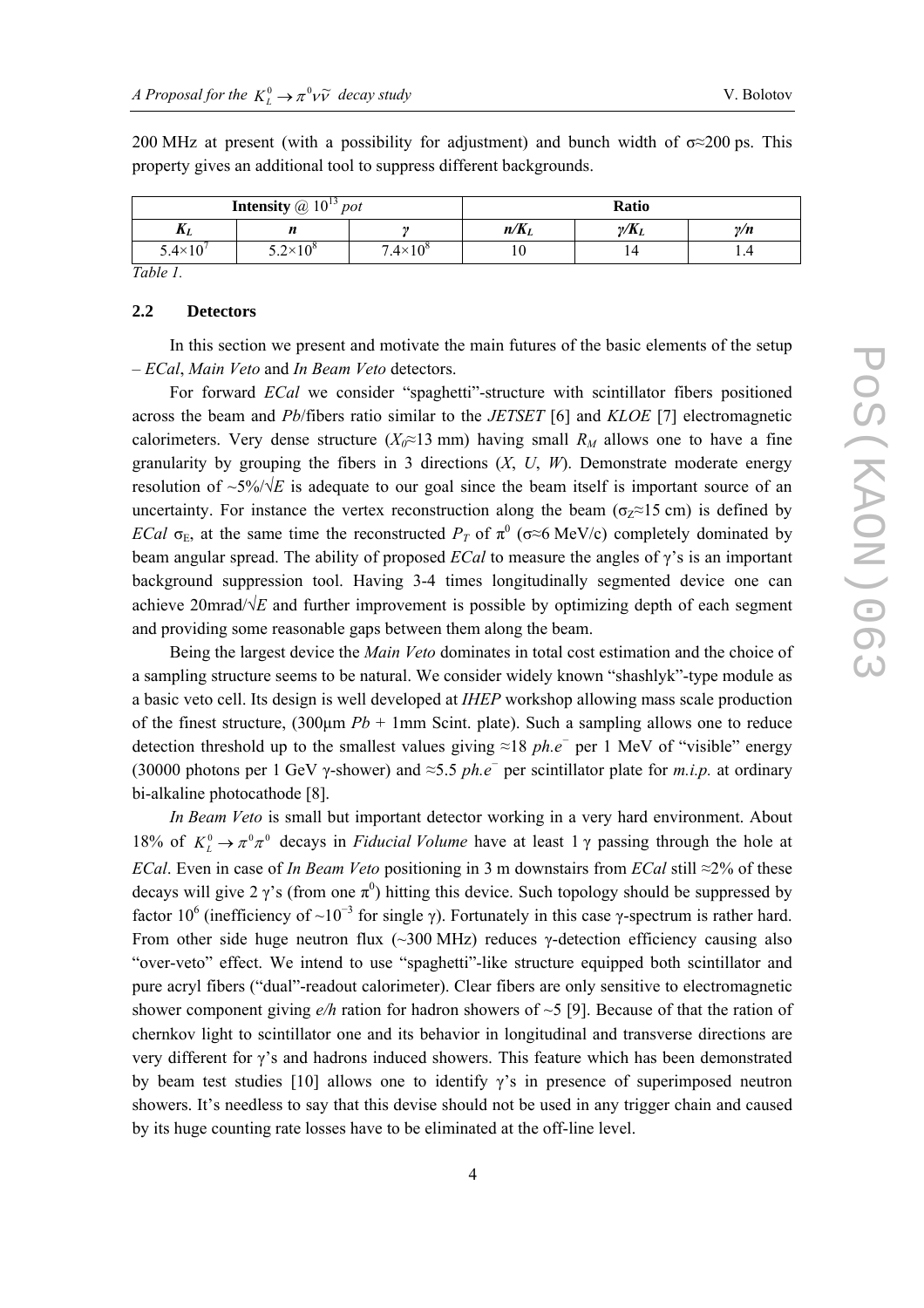### **3. Experiment performances**

Background and sensitivity estimations have been done using independently generated beam particles and parameterized detectors responses as well as veto γ-inefficiency function on energy. 1 MeV threshold of veto visible energy has been assumed although the *Main Veto* structure allows one to do better. The applied analysis cuts reduce the  $K_L^0$  decays backgrounds to ≈0.3 events for 1 *SM* signal decay observation keeping  $K_L^0 \to \pi^0 \nu \tilde{\nu}$  acceptance on the level of (15÷18)%. The major source of backgrounds ( $\approx 80\%$ ) is  $K_L^0 \rightarrow \pi^0 \pi^0$  decay with losses of different kinds. Acceptance lost is estimated to be of  $\sim 10\%$  with dominated fraction coming from *In Beam Veto* detector ("over-veto" effect). In the *Fiducial Volume* 4.8%  $K_L^0$ 's decay. Thus, having the beam with intensity of  $10^8$  {5.4×10<sup>7</sup>}  $K_L^0$ /spill, for 10 days of data taking  $\sim 10^4$  spills/day) the sensitivity of experiment can be calculated as:

 $10 \times (10^4) \times (10^8 \{5.4 \times 10^7\}) \times (4.8 \times 10^{-2}) \times (18 \{15\} \times 10^{-2}) \times Br(2.8 \times 10^{-11}) \approx 2.4 \{1.1\}$  events.

### **3.1 Comparison with other experiments**

Table 2 shows the parameters of running and planned (both at present and in the past) experiments on given subjects. After closing *KOPIO* (*BNL)* [11] and *KAMI* (*FNAL*) [12] projects the parameters of proposed apparatus can be compared with the only dedicated experiment *Е391А* (*KEK*) [13] which will also finish soon. The last 2 months of data taking has been carried out at the end of 2005. The sensitivity is limited by intensity of existing 12 GeV accelerator and in ideal case its capability might allow one to reach the level of  $10^{-10}$ . Recently the authors have announced the new upper limit as  $2.1 \times 10^{-7}$  (90% *C.L.*) [14]. Data processing continues and the analysis hopefully will reach the level of Grossman-Nir limit [15].

The actual goal of *Е391А* was to show the reliability of the method and understand the background sources. This is an initial step to a high beam intensity experiment with sensitivity level of ~10<sup>−</sup>13 at proton accelerator *J-Parc*. But already now it is clear that moving *E391A* equipments to the new machine as was intended at the beginning doesn't allow one to achieve the goal. The global modification or completely new setup will be needed. The authors proposed the step by step approach [16]. The goal of Step-1 is to open decay mode with observation of ~3.5 *SM* events. It will require 3 years taking into account a sharing with other experiments target, non optimal extraction angle, low energy  $K_L^0$  beam etc. On this stage the *E391A* setup with some modifications will be used. In the next Step-2 it is proposed the construction of a new optimized neutral beam line using higher energy beam and construction of a new apparatus. Additional 3 years of data taking will allow one to make detail study of  $K_l^0 \rightarrow \pi^0 \nu \tilde{\nu}$  decay by collecting ~100 events. Taking into account high priority of neutrino program the results of even Step-1 can be expected not earlier of 2013.

Using the measurement strategy similar to *KAMI* and *E391A* experiments the proposed setup solves the problems with independent hardware. Offered new detectors possess greater opportunities and are more adapted for achievement of the experimental goal. Our experiment has the following features and advantages.

• Higher proton beam energy gives higher  $K<sub>L</sub><sup>0</sup>$  yield, allows increasing the extraction angle that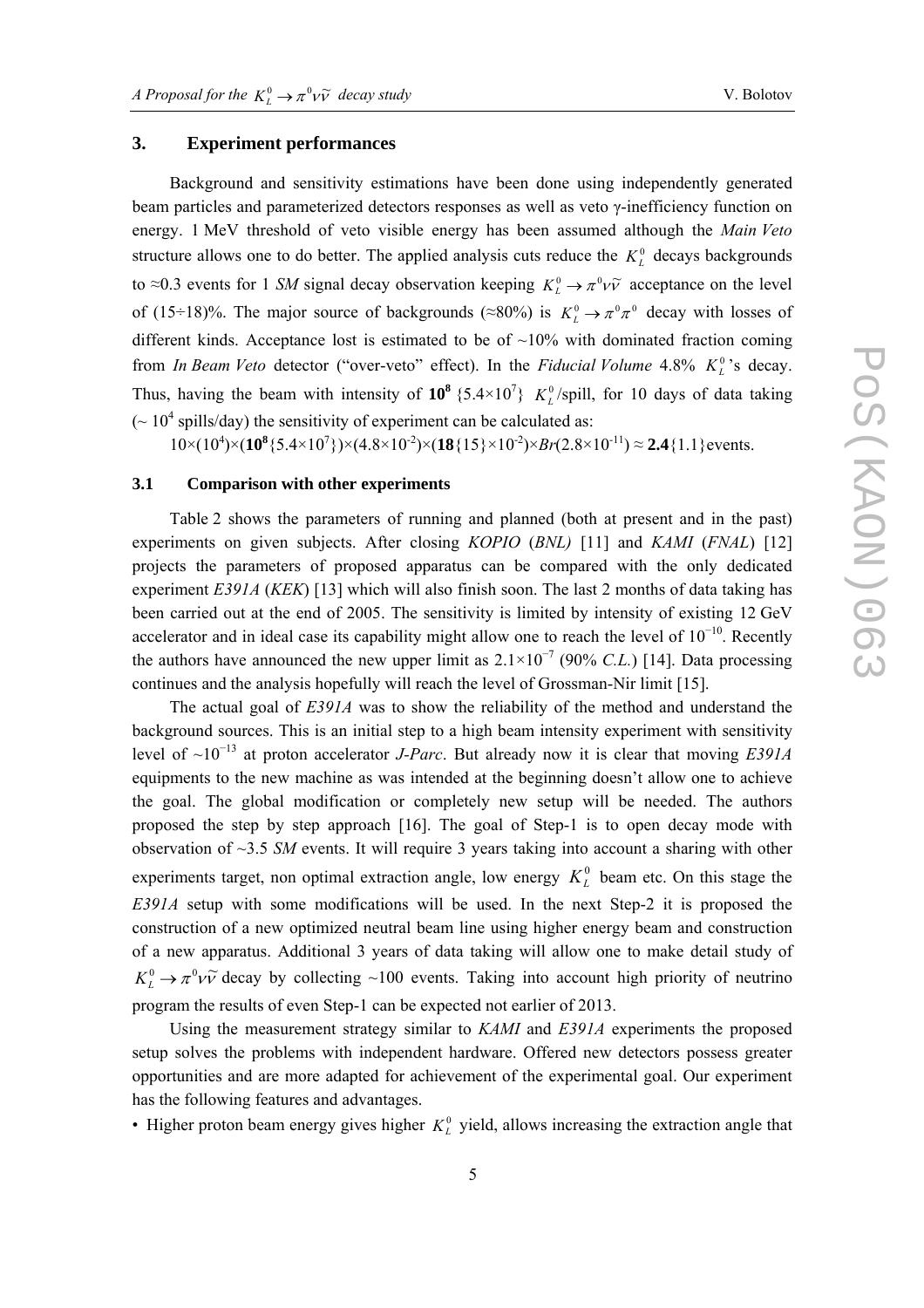improves  $K_L^0$ /neutron ratio.

• Higher  $K_L^0$  momentum decreases the inefficiency of veto-system for soft  $\gamma$ 's. Moreover at low energy for keeping acceptance the setup should be located near target that deteriorates the background conditions (accidentals). From other point of view higher energy results in increasing size and cost of setup.

• *ECal* ability to measure the incident angle of  $\gamma$ 's helps to suppress the backgrounds. Its small *R <sup>M</sup>*, fine granularity and universal segmentations reduce acceptance lost and backgrounds caused by superimposed clusters allowing easy recognize single electromagnetic shower.

• Main Veto fine sampling structure greatly improves system inefficiency for soft  $\gamma$ 's. Veto organization in independent cells reduces "over-veto" effect due to different kind of accidentals and back-splashes from *ECal*.

Our studies show that with respect to the *J-Parc* Step-2 experiment we are compatible in terms of sensitivity but somewhat worth in signal/background ratio. The latest fact is mainly because of having so high primary beam intensity the Step-2 may allow to constrict beam size up to the smallest value still having similar to us  $K_L^0$  beam intensity.

|                                         | <b>KOPIO</b>                                   | <b>KAMI</b>         | E391A                 | $J\text{-}Parc(1)$  | $J\text{-}Parc(2)$  |
|-----------------------------------------|------------------------------------------------|---------------------|-----------------------|---------------------|---------------------|
| <b>Proton energy</b>                    | 24 GeV                                         | 120 GeV             | 12 GeV                | 30 GeV              | 30 GeV              |
| #Protons/spill                          | $10^{14}$                                      | $3 \times 10^{13}$  | $2.5 \times 10^{12}$  | $2 \times 10^{14}$  | $3 \times 10^{14}$  |
| Duration cycle/ (spill)                 | $5.3/(3)$ s                                    | 3/(1) s             | $4/(2)$ s             | $3.3/(0.7)$ s       | $3.3/(0.7)$ s       |
| $K_t^0$ extraxtion angle                | $40^{\circ} \div 45^{\circ}$                   | 15 mrad             | $4^{\circ}$           | $16^{\circ}$        | $5^{\circ}$         |
| $K_t^0$ momentum                        | 920/(750)                                      | 20/(12)             | 2.6/(1.8)             | 2.1/(1.3)           | $5.2/(-)$           |
| average/(in peak)                       | MeV/c                                          | GeV/c               | GeV/c                 | GeV/c               | GeV/c               |
| <b>Beam profile</b>                     | 5.2mrad×96mrad                                 |                     | 4 mrad, $\varnothing$ |                     |                     |
| Spatial beam angle                      | $500 \mu str$                                  | $0.41$ µstr         | $12.6 \mu str$        | $9 \mu str$         | $2 \mu str$         |
| $K_t^0$ /spill (@setup)                 | $2.6 \times 10^8$                              | $6.2 \times 10^{7}$ | $3.3 \times 10^{5}$   | $8.1 \times 10^{6}$ | $4.4 \times 10^{7}$ |
| <b>Effective decay region</b>           | 3 <sub>m</sub>                                 | 65 m                | 2 <sub>m</sub>        | 2 <sub>m</sub>      | 11 <sub>m</sub>     |
| Decay probability in<br>fiducial volume | $\approx$ 16 (8) %<br>$(\times 1$ decay/spill) | $15\%$              | $2.7\%$               | $3.6\%$             | $6\%$               |
| <b>Beam time</b>                        | $3\times10^{7}$ s                              | $2\times10^{7}$ s   | 6 months              | $3\times10^{7}$ s   | $3\times10^{7}$ s   |
| <b>Sensitivity</b>                      | $6 \times 10^{-13}$                            |                     | $\sim 10^{-9}$        | $8 \times 10^{-12}$ | $3 \times 10^{-13}$ |
| # signal events $(QSM)$                 | 96                                             | 88                  |                       | 3.5                 | 133                 |
| <b>Signal/Background</b>                | 2                                              | 4.6                 |                       | 1.4                 | 4.8                 |

 $Table 2<sup>2</sup>$ .

#### **References**

- [1] L. Littenberg, *Phys. Rev.,* **D39**, 3322 (1989).
- [2] A. J. Buras et al., hep-ph/0603079.

<sup>&</sup>lt;sup>2</sup> The data were taken from the original Proposals without recalculations and tracking the values changes.